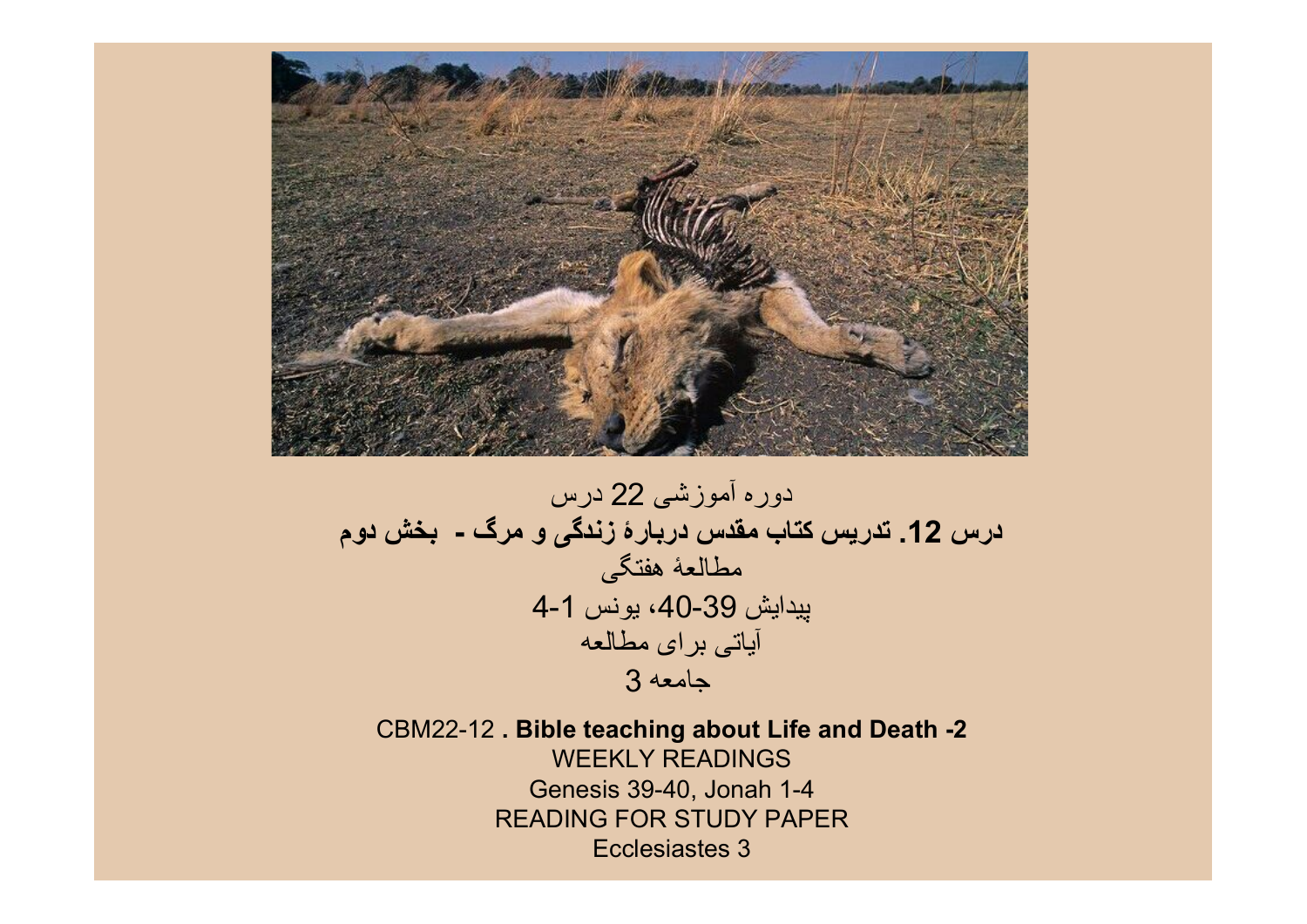### Loving ourselves

Speaking of the great love which Jonathan had for his friend David, the Bible says, "The soul of Jonathan was knit with the soul of David, and Jonathan loved him as his own soul" (I Samuel, chapter 18, verse 1).

We all love our own soul, or self. Paul says in Ephesians, chapter 5, verse 29, "No man ever yet hated his own flesh; but nourisheth and cherisheth it, even as the Lord the Church."

If we did not look after ourselves, and see that we had food and drink, we should soon die.

## علاقه به خودمان

- کتاب مقدس از علاقۀ زيادی که يوناتان نسبت به دوستش داوود داشت می گويد: "در همان روز بعد از گفت وگوی شائول با داوود، يوناتان علاقه زيادی به داوود پيدا کرد، به حّدی که او را به اندازۀ جان خود، دوست میداشت" (اول سموئيل، باب 18، آيۀ 1).
- همۀ ما روح و جان خود را دوست داريم. پولس در افسسيان، باب 5، آيۀ 29 مي گويد: "هيچکس هر گز از بدن خود متنفّر نبوده است بلكه به آن غذا میدهد و به آن تو ّجه میکند -يعنی همان كاری كه مسيح برای كليسا می کند"
- اگر ما به خودمان توجه نکنيم که چه می خوريم و چه می نوشيم، خيلی زود می ميريم.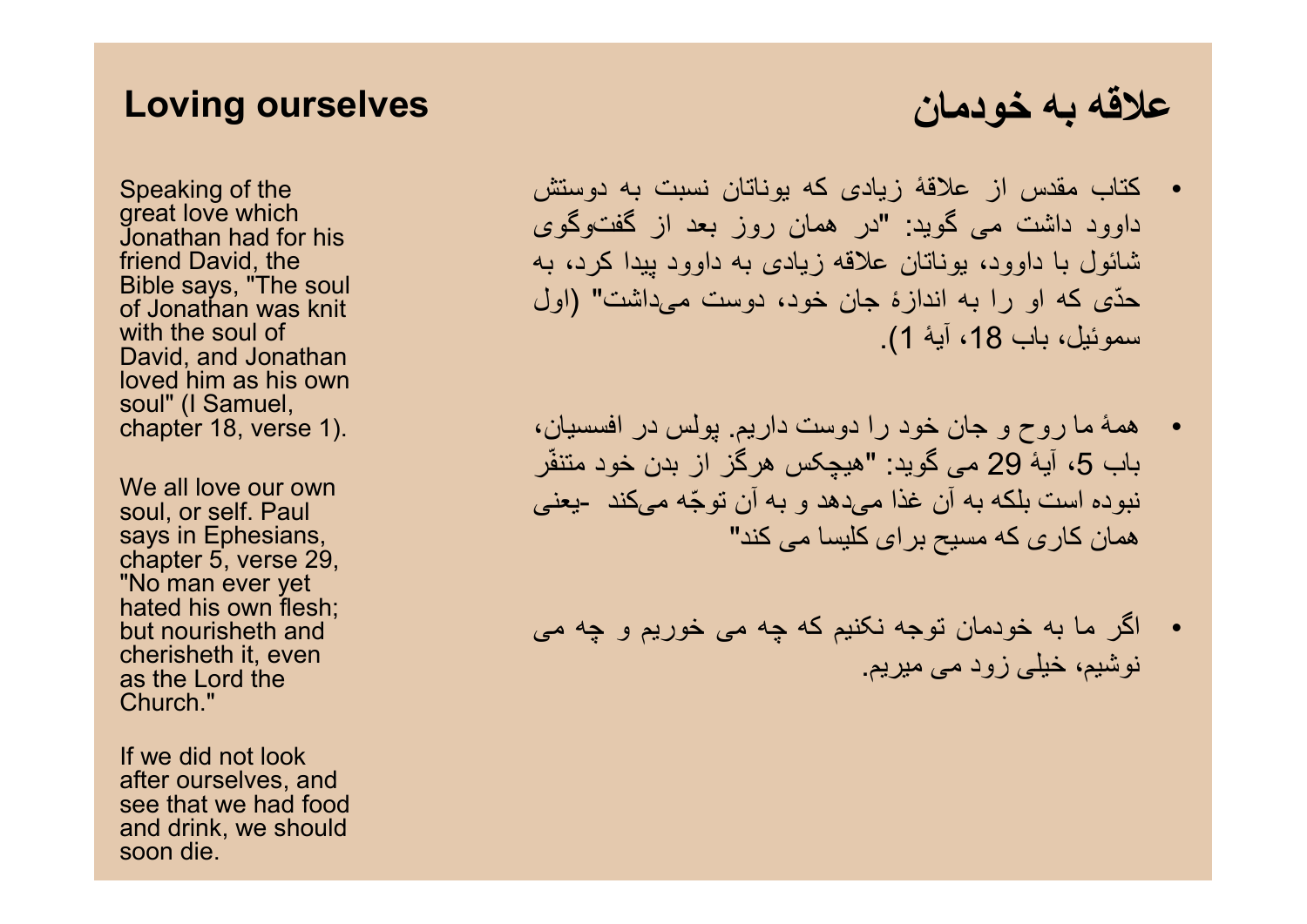### Men don't want to believe that they will die

- But most of us love ourselves too much. Yes, we think much too much of ourselves.
- **Perhaps this is** why men have always found it hard to believe that they die and corrupt in the same way as the animals do.
- They have preferred to think that they will go on living somewhere after death.

انسان نمی خواست باور کند که خواهد مرد ُ

- اما بسياری از ما، به خودمان خيلی علاقمنديم. بله، ما خيلی به خودمان فکر می کنيم.
- به همين دليل است که برای انسانها باور اينکه احتمالاً خواهند مرد و مانند حيوانات نابود خواهند شد بسيار سخت است.
- آنها تصور اينکه پس از مرگ به جای بهتری برای زندگی خواهند رفت را ترجيح می دهند.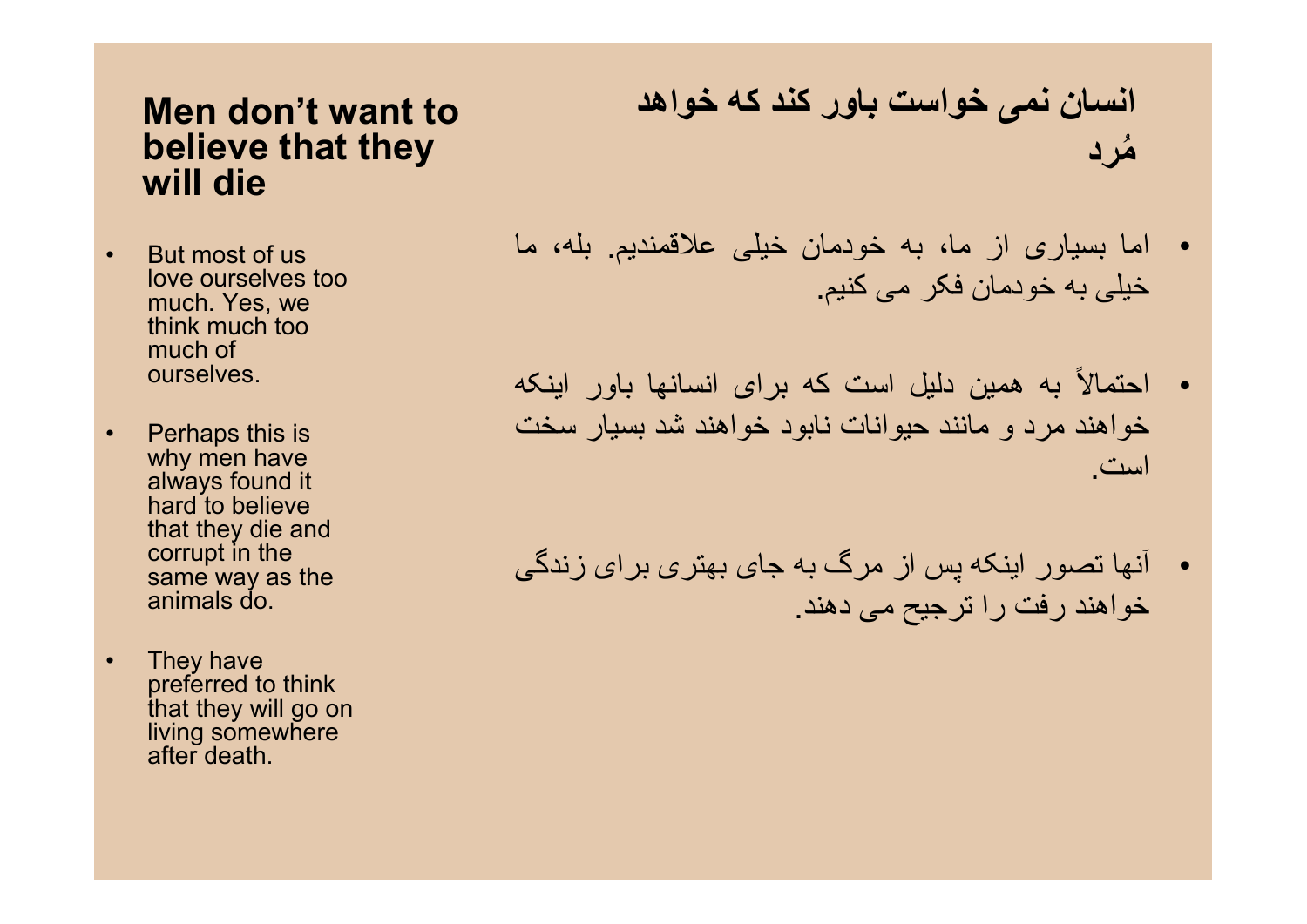### The serpent´s lie

- The serpent said to Adam and Eve, "Ye shall not surely die" (Genesis, chapter 3, verse 4).
- This was a lie, yet Eve chose to believe it rather than to believe what God had said.
- And men have always chosen to believe the serpent´s lie, and to make up all sorts of stories of what happens at death, rather than to believe God´s words:
- "Dust thou art, and unto dust shalt thou return" (Genesis, chapter 3, verse 19).

. مار به آدم و حوا گفت: "مطمئناً نخواهيد مُرد!" (پيدايش، باب 3، آيۀ 4).

• اين يک دروغ بود اما حوا ترجيح داد اين را باور کند تا اينکه به چيزی که خدا گفته بود اعتماد کند.

• و بشر هميشه باور کردن دروغ مار را انتخاب کرده، و داستانهای بسياری دربارۀ مرگ ساخته، بجای اينکه کلام خدا را باور کند:

• "تو از خاک سرشته شدی و به خاک هم برخواهی گشت" (پيدايش باب 3، آيۀ 19).

دروغِ مار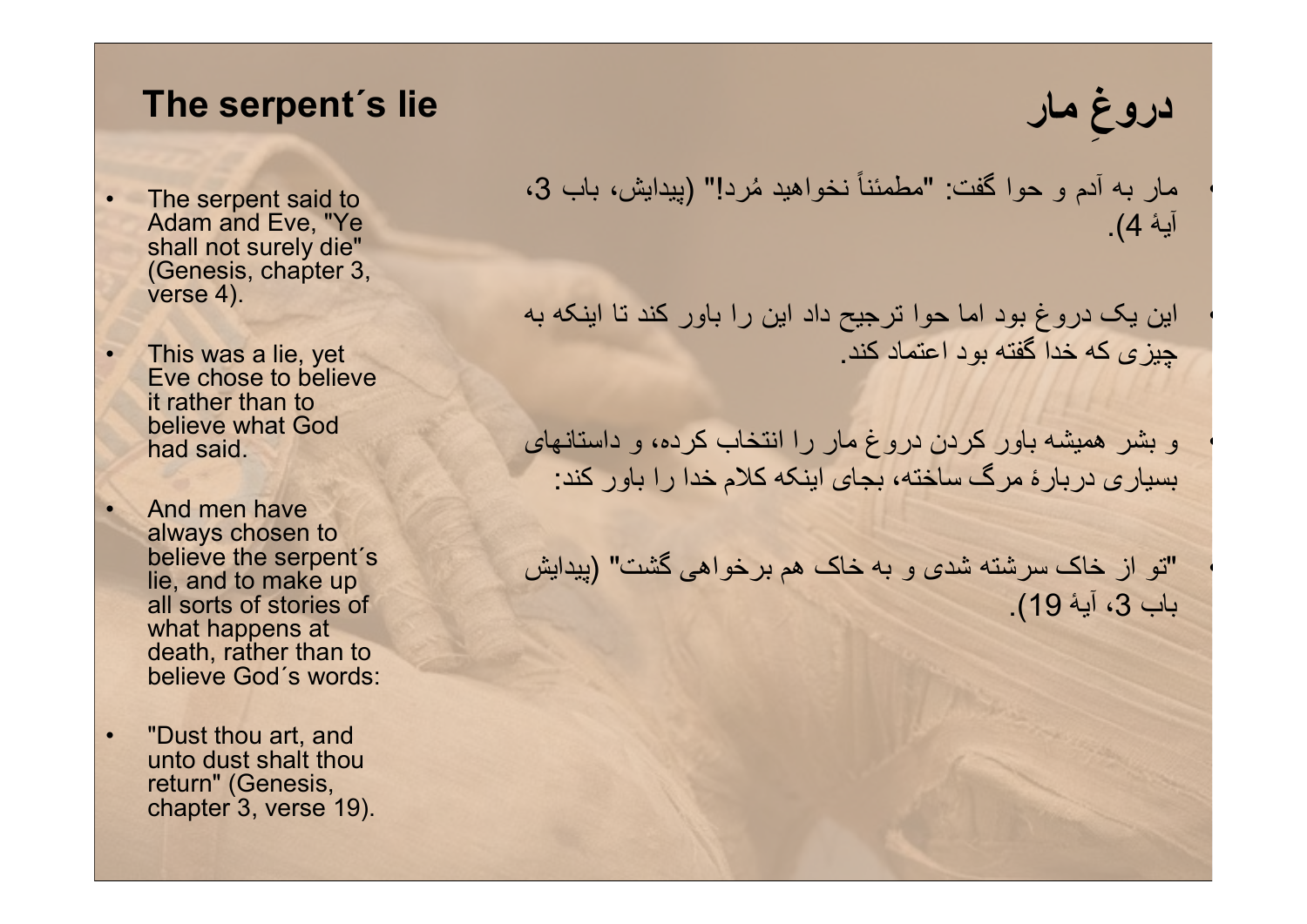#### Like the beasts that perish

Yet the teaching of the Bible is quite plain.

Turn to Ecclesiastes, chapter 3, and read the 19th verse, "For that which befalleth the sons of men befalleth beasts; even one thing befalleth them: as the one dieth, so dieth the other; yea, they have all one breath; so that a man hath no preeminence above a beast."

When you see the body of a dead animal, you do not imagine that the most important part of that animal has gone to live in the heavens. You know that all that is left of the creature that lived and breathed and moved however beautiful it may have been - is a dead body.

## مانند حيوانات که نابود می شوند

• تعليمات کتاب مقدس، بسيار ساده و شفاف است.

• به جامعه، باب ،3 برويد و آيۀ 19 را بخوانيد، "از اين گذشته، عاقبت انسان و حيوان يکی است، هر دو جان می دهند و می ميرند؛ پس انسان هيچ برتری بر حيوان ندارد. همه چيز بيهودگی است"

• زمانيکه شما جسد حيوانی مرده را می بينيد، تصور نمی کنيد که مهمترين قسمت از آن حيوان، به آسمانها رفته است. شما می دانيد اين مخلوقی که روزی زندگی می کرد و نفس می کشيد، هر چقدر هم که زيبا بوده، اکنون تنها يک جسم بی جان است.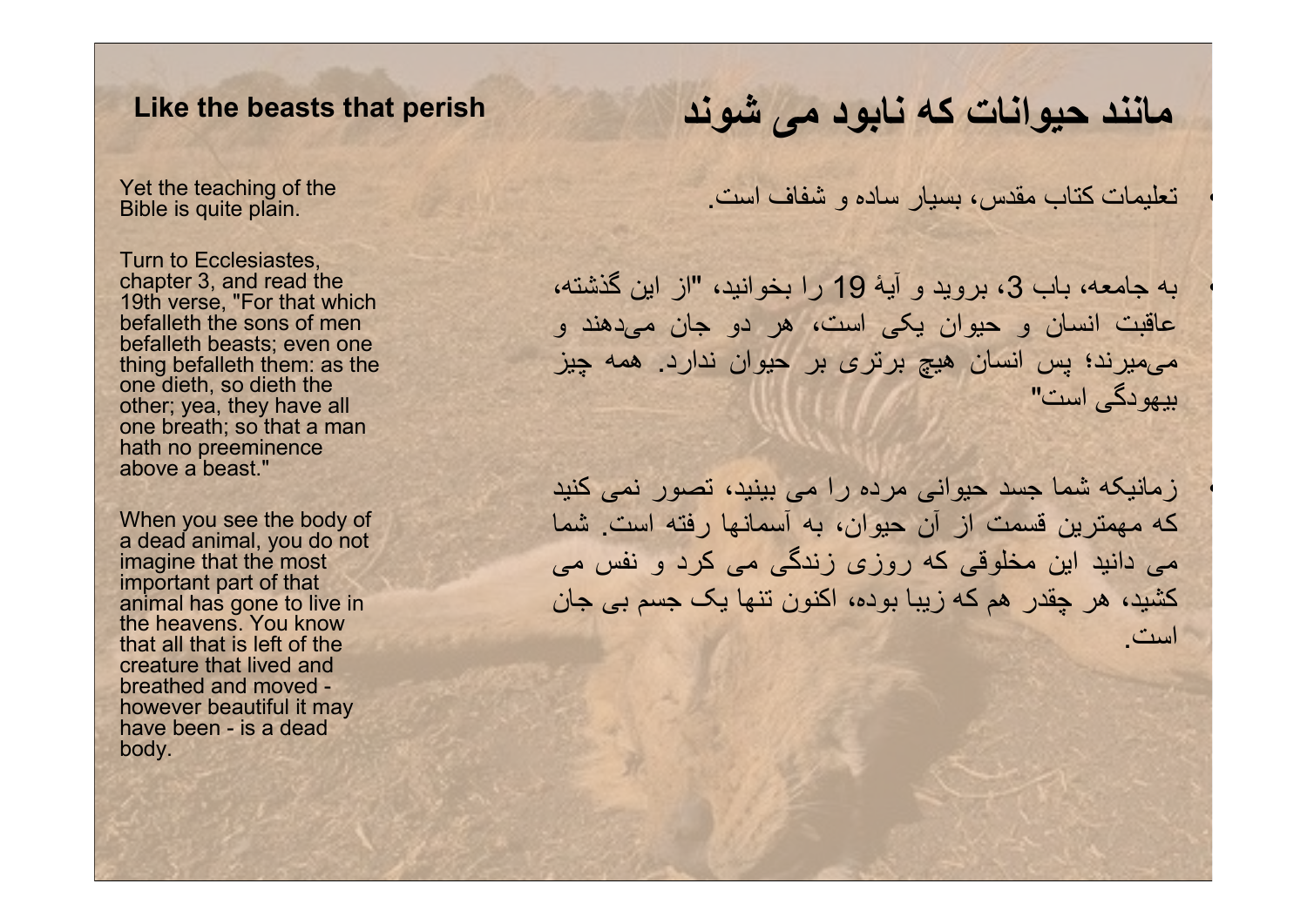### Like sheep in the grave

And it is exactly the same with men. When they die, all that is left is a lifeless body. Did you notice verse 12 of Psalm 49, which says,

"Man being in honour abideth not: he is like the beasts that perish."

Like the beasts? Yes, the writer leaves us in no doubt about it, for he continues in verse 14, "Like sheep they are laid in the grave."

# مانند گسفندی در قبر

• و اين دقيقاً مشابه با سرنوشت انسان است. وقتی که انسانها می ميرند، تمام چيزی که از خود به جا می گذارند، جسم بی جانشان است. به آيۀ 12 از مزمور 49 دقت کرديد که گفت:

• "ليکن انسان در حرمت باقی نمی ماند، بلکه مثل بهايم (حيوانات) است که هلاک می شود"

• مانند حيوانات؟ بله، نويسنده در اين باره برای ما هيچ شکی بجا نگذاشته است، چنانکه در ادامه در آيۀ 14 می گويد: "آنها گوسفندانی هستند که بسوی هلاکت پيش می روند."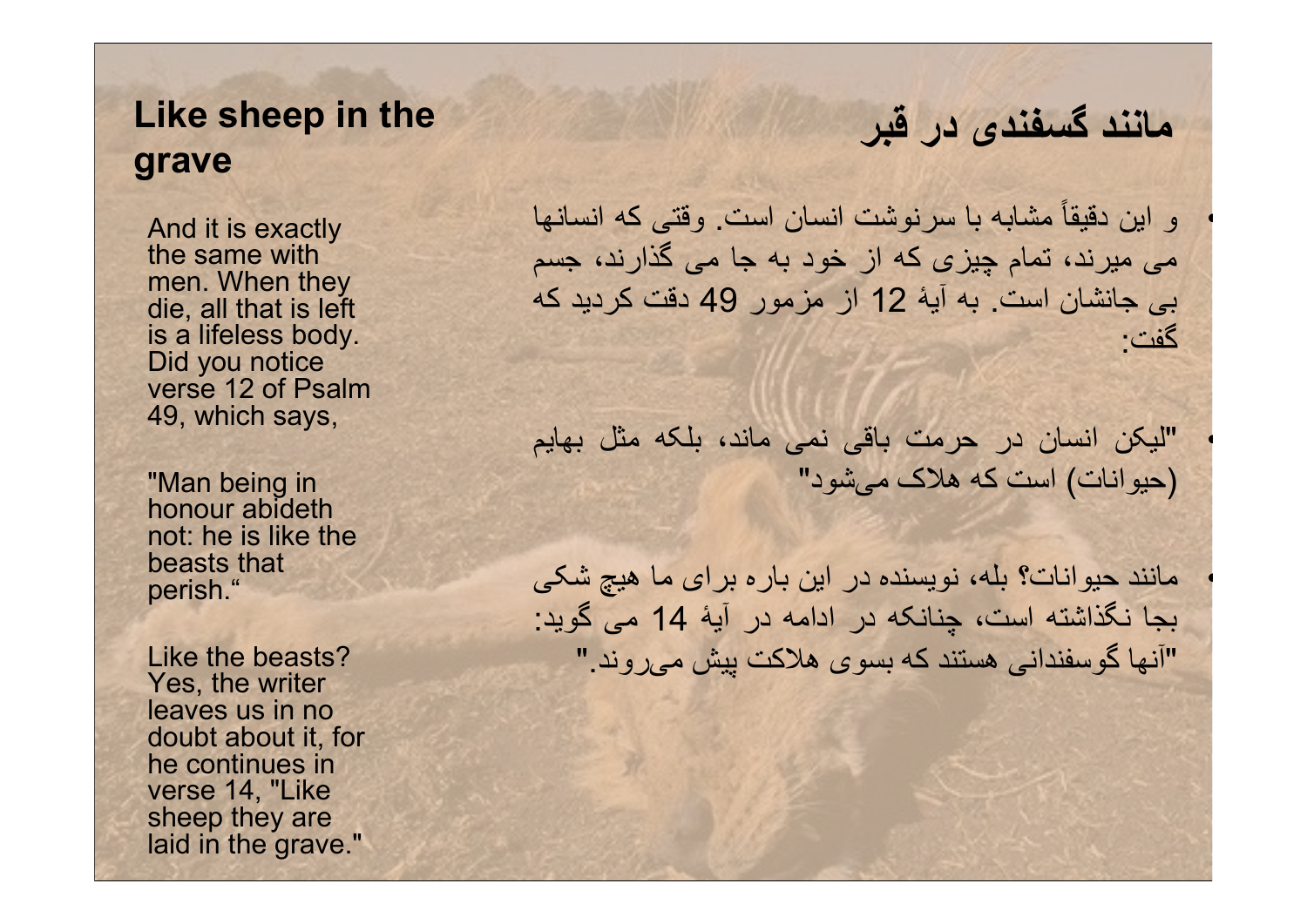### A wrong idea - The immortal soul

- Many people believe that, when we die, there is some spark of life in us that goes on living. They think men have an "immortal soul" which will live for ever in heaven.
- But souls are not "immortal".
- Through the prophet Ezekiel, God says, "Behold, all souls are Mine; as the soul of the father, so also the soul of the son in Mine: the soul that sinneth, it shall die" (Ezekiel, chapter 18, verse 4).
- يک تصور اشتباه - روح جاودان
- بسياری از مردم باور دارند که هنگام مرگ بخشی از آنها به زندگی ادامه می دهد. آنها فکر می کنند که انسان يک "روح جاودان" دارد که تا ابد در آسمان زندگی خواهد کرد.
	- اما روح ها "جاودان" نيستند.
- خدا بوسيلۀ حزقيال نبی می گويد: "جان (روح) همه به من تعلّق دارد، پدر و پسر هر دو به من تعلّق دارند. تنها، کسیکه گناه ورزد، خواهد مرد " (حزقيال، باب 18، آيۀ .(4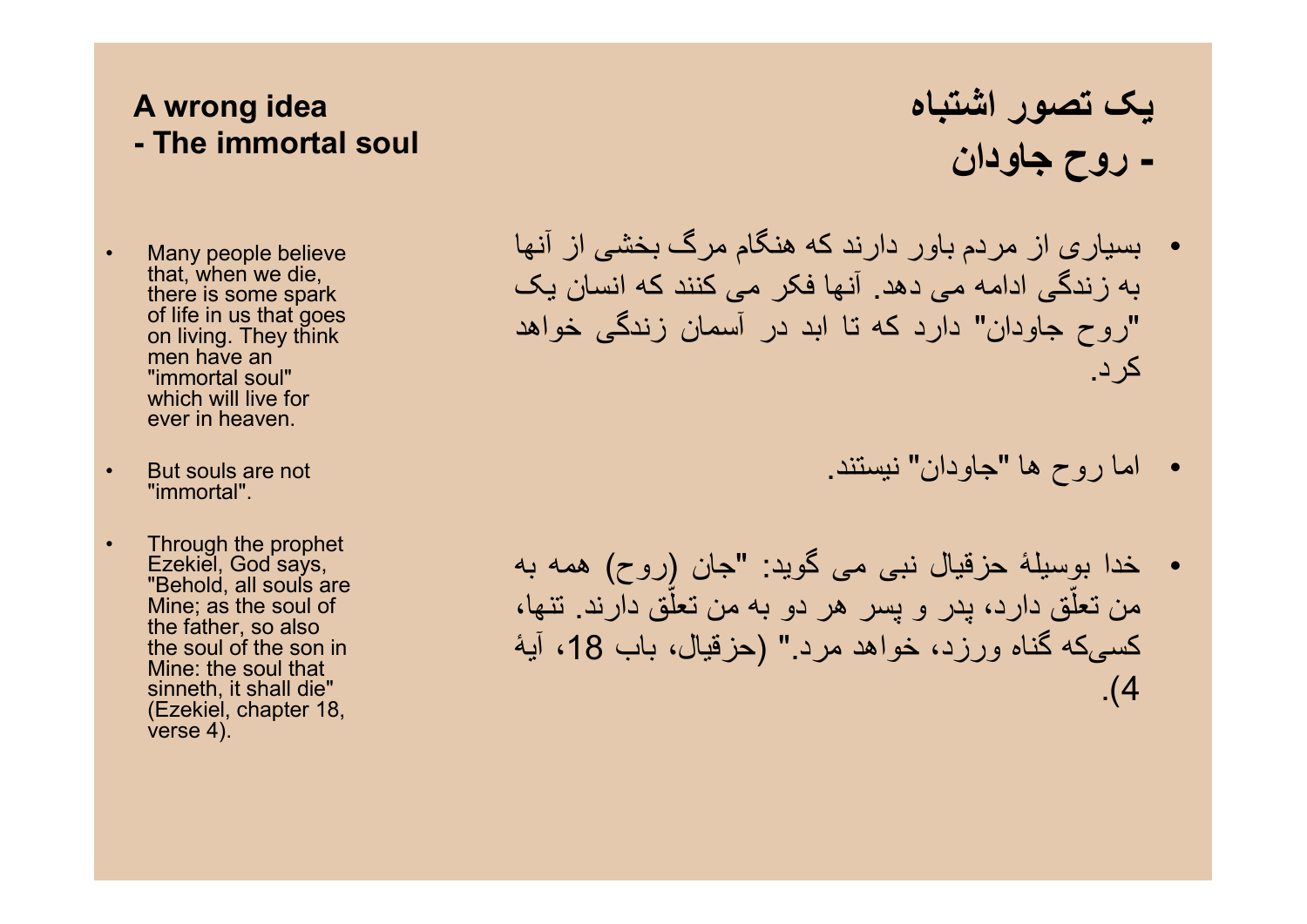## Death – the end of the mind



• We have seen what the Bible means when it speaks of death. It means a complete end of life, so that body and mind decay, and return to dust.

مرگ – انتهای ذهن

• ديديم که منظور کتاب مقدس دربارۀ مرگ چيست. منظور آن، تمام شدن زندگی بطور کلی است، پس ذهن و جسم تباه شده و به خاک باز می گردد.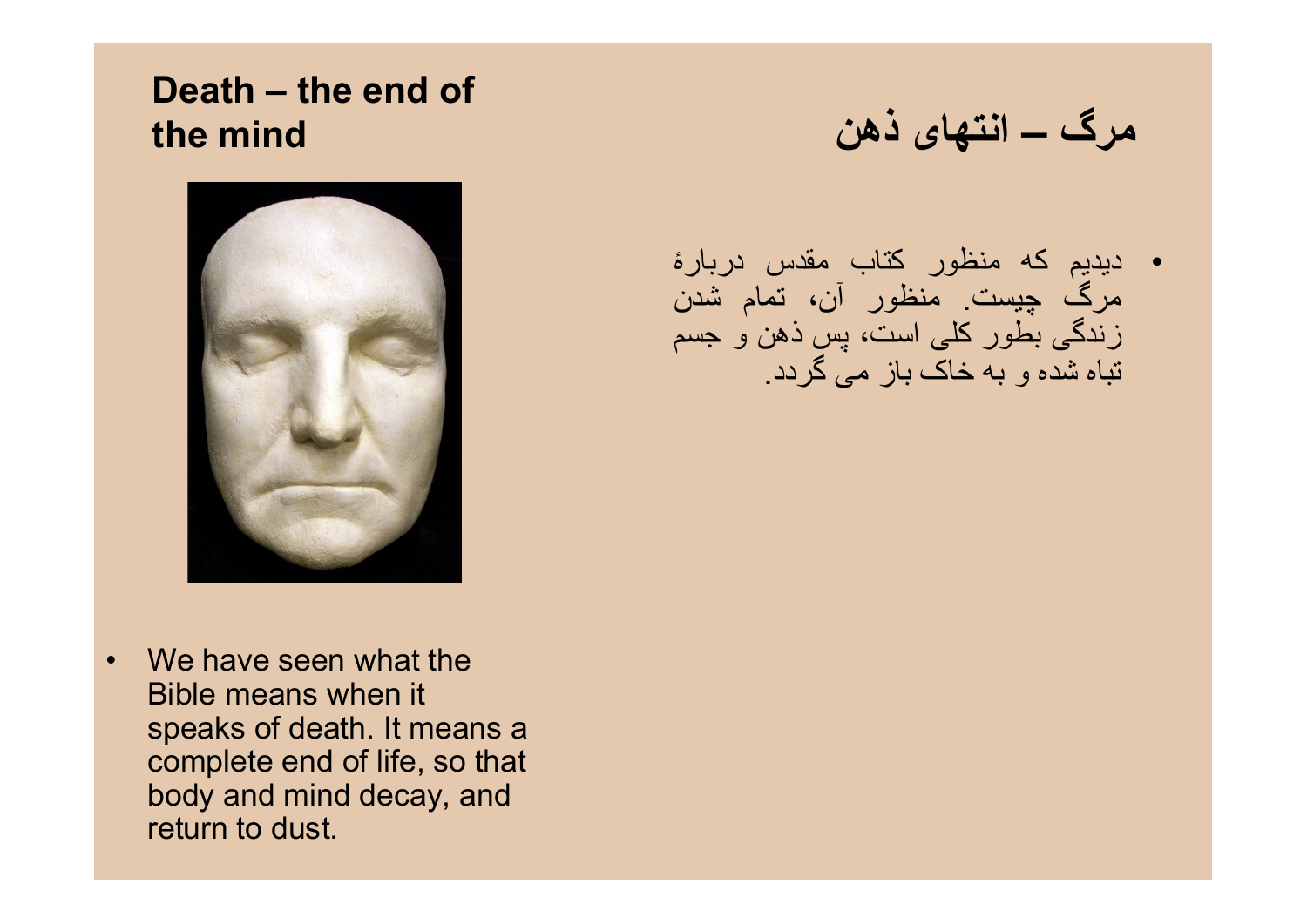#### A gleam of hope

Perhaps you feel like shutting the Bible, and throwing this paper away. But wait a little while. The Bible is the Word of God, and what it says is true. We should be very foolish if we refused to believe the truth, just because it isn´t very pleasant.

The same Bible that teaches that death is real, tells us also that there is a hope beyond the grave - the hope of resurrection. The Lord Jesus was restored to life by a bodily resurrection; and the day will come when those who belong to Christ will be brought forth from the grave as He was.

But this is the subject of another lesson!

### • احتمالاً شما احساس کنيد که می خواهيد کتاب مقدس را ببنديد، يا اين صفحه را دور بياندازيد. اما کمی صبر کنيد. کتاب مقدس، کلام خداست، و هر چه می گويد حقيقت است. بايد خيلی نادان باشيم که از باور حقيقت امتناع کنيم، تنها به اين دليل که آن برای ما چندان خوش آيند نيست.

- همان کتاب مقدس که به ما حقيقت مرگ را می آموزد، به ما از اميدی فراتر از قبر خبر می دهد: اميد به رستاخيز. عيسی مسيح، با قيام کردن از مردگان، با همان جسم، به زندگی بازگشت. و روزی می آيد که کسانيکه به مسيح ايمان آوردند و متعلق به او هستند، همانند او از قبر بلند کرده خواهند شد.
	- اما اين موضوع يک درس ديگر است!

## روزنه ای از اميد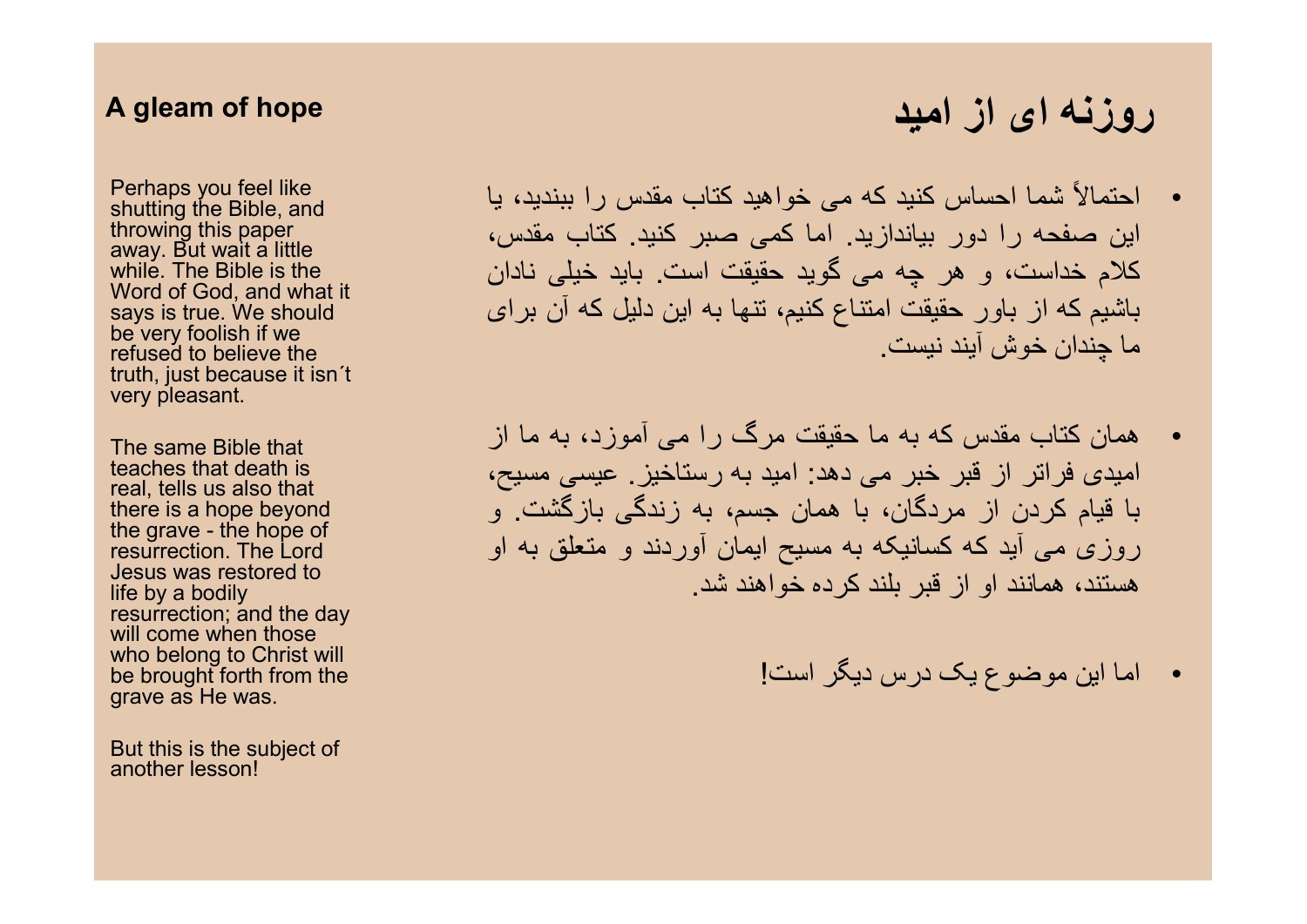#### Hell - where is it?

The Bible tells us, "The heaven, even the heavens, are the Lord´s: but the earth hath He given to the children of men" (Psalm 115, verse 16).

We know that heaven is the dwelling place of God. And we know that God created the earth as a home for men.

But what about hell? Where is it, and who live there? We have already seen that when a man is dead he return to the dust of the ground.

He can no longer think or feel - he has no more life that an insect that you have crushed between your fingers.

جهنم کجاست؟

- کتاب مقدس به ما می گويد: "آسمانها از آن خداوند می باشند، ولی او زمين را به انسان بخشيد" (مزمور 115، آيۀ 16).
- می دانيم که آسمان منزلگاه خداست و او زمين را به عنوان خانه ای برای انسانها خلق کرده است.
- اما جهنم چه؟ کجاست، و چه کسانی در آن زندگی می کنند؟ پيش از اين می دانستيم که وقتی انسان می ميرد، به خاک زمين برمی گردد.
- او ديگر نمی تواند فکر يا احساس کند. او مانند حشره ای که در ميان انگشتانتان له شده، هيچ حياتی ندارد.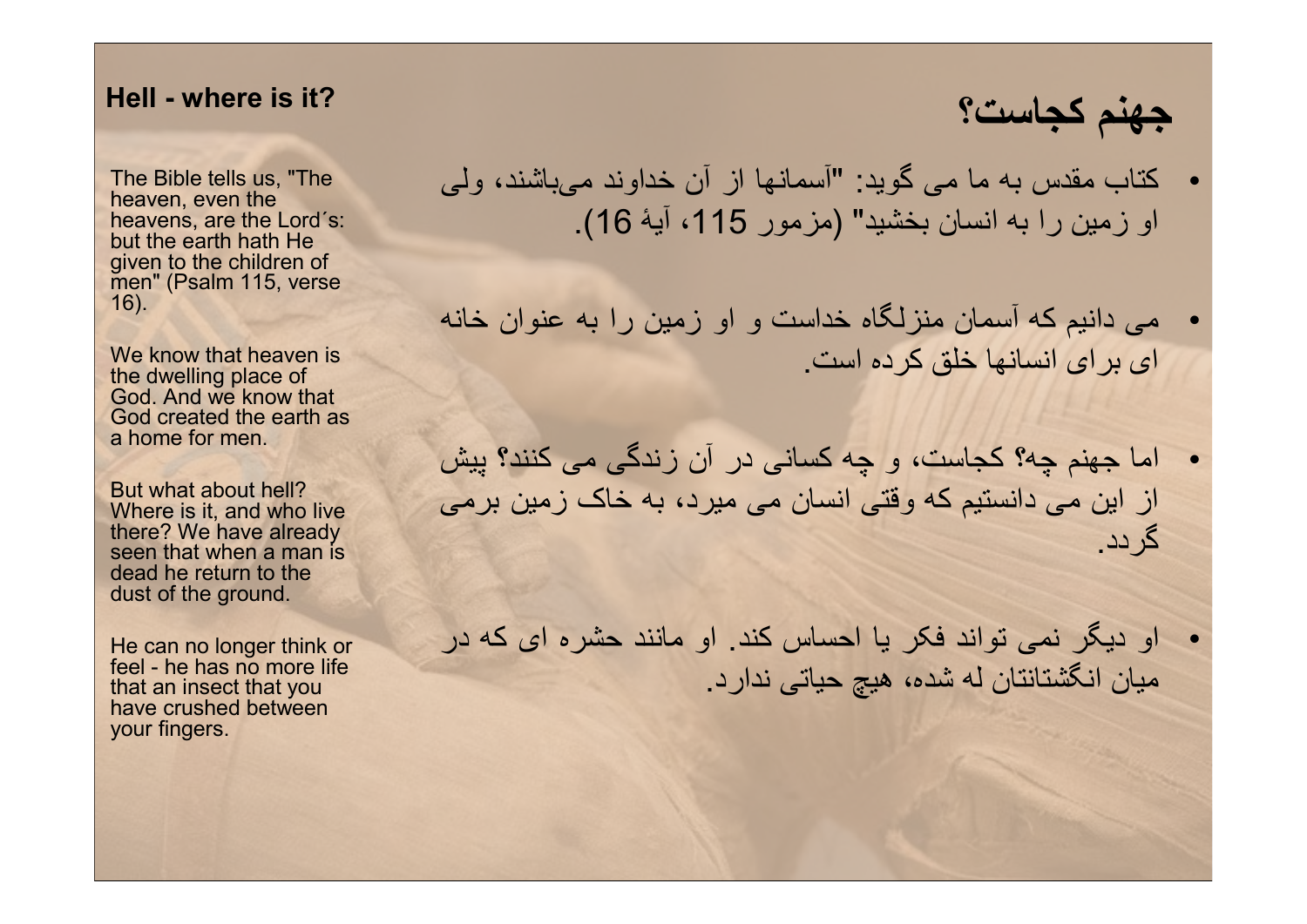## Sheol in the Old **Testament**

- Some people have thought that the wicked are sent to a place of punishment when they die, and that this place is called "hell". But let us see what the Bible says about it.
- The Old Testament was first written in the Hebrew language, and afterwards translated into English. The Hebrew word "sheol" mean "a covered place" and that is the word which has been translated "hell" 31 times.
- The covered place referred to is the grave; and it is interesting to note that the translators have actually put "grave" for "sheol" 31 times, too. Hell and the grave are one and the same place.

شيئول در عهد عتيق

- بعضی از مردم تصور می کنند که افراد گناهکار و شرير، وقتی می ميرند، برای مجازات به مکانی فرستاده می شوند که "جهنم" نام دارد. اما اجازه بدهيد ببينيم کتاب مقدس در اين مورد چه می گويد.
- عهد عتيق اولين بار به زبان عبری نوشته شده و پس از آن به انگليسی ترجمه شد. کلمۀ عبری " شيئول" به معنی "مکانی سرپوشيده" است و اين همان کلمه ای است که 31 بار به نام "جهنم (hell "(ترجمه شده است.
- مکان سرپوشيده به معنی قبر است، و جالب اينکه مترجم نيز 31 بار دقيقاً کلمۀ "قبر" را برای ترجمۀ کلمۀ " شيئول" قرار داده است. جهنم (hell) و قبر (grave) يک کلمه و يک مکان هستند.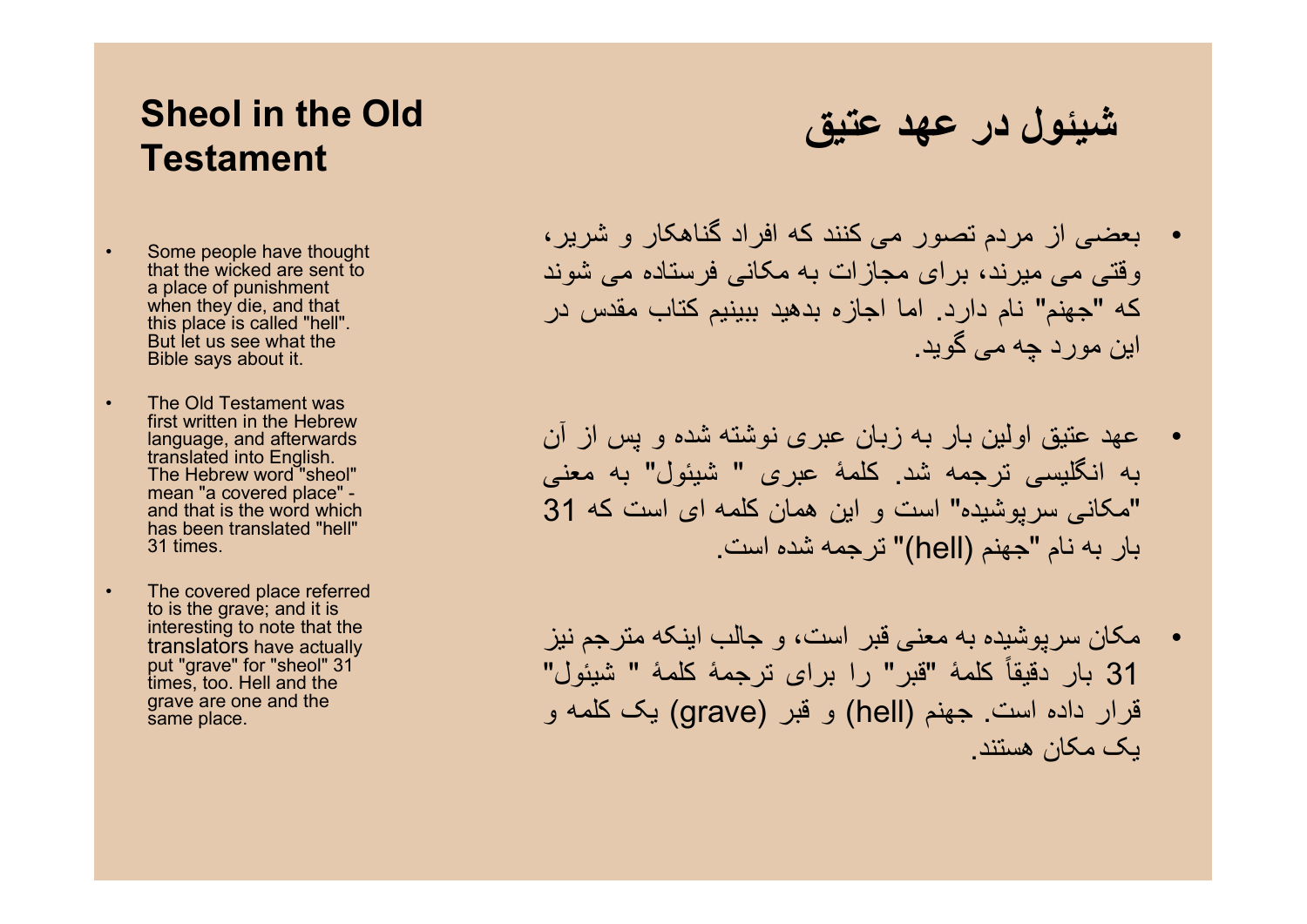## Hades in the New **Testament**

- Just as the Old Testament was first written in Hebrew, so the New Testament was first written in the Greek language. One Greek word for "hell" is "hades", and it means exactly the same as "sheol" in the Hebrew.
- Thus we read of Jesus that, "Thou wilt not leave My soul in hell..." (Acts, chapter 2, verse 27).
- Jesus went to hell (hades) - in other words, the grave - but He was not left there. He was raised from the dead.

# عالم اموات در عهد جديد

- همانطور که عهد عتيق اولين بار به زبان عبری نوشته شد، عهد جديد نيز اولين بار به زبان يونانی نوشته شد. "عالم اموات (hades "(يک کلمۀ يونانی برای "جهنم (hell "(است، و اين دقيقاً معنی کلمۀ عبری "شيئول (sheol "(است.
- چنانکه دربارۀ عيسی می خوانيم: "زيرا که نفس مرا در عالم اموات نخواهی گذاشت..." (اعمال، باب 2، آيۀ .(27
- عيسی به عالم اموات به عبارت ديگر (قبر) رفت، اما در آنجا باقی نماند. او از مردگان برخاست.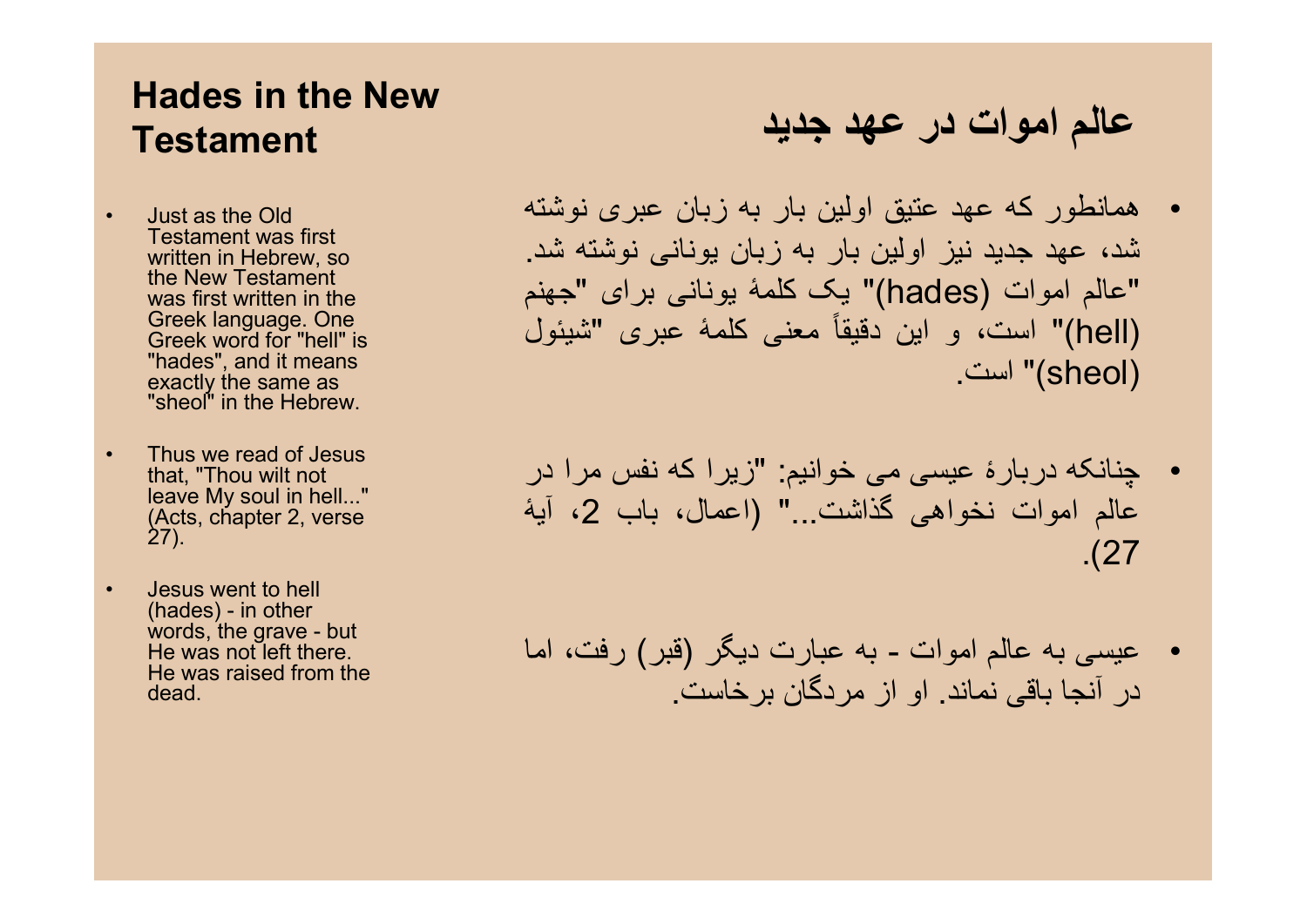#### But what about hell fire?

- In Mark, chapter 9, we read, "It is better for thee to enter into life maimed, than having two hands to go into hell, into the fire that never be quenched" (verse 43).
- There is another Greek word for "hell" in verse like this: "Gehenna".
- Gehenna is the name of a valley just outside Jerusalem a place which would be well known to the Jews who listened to Jesus. It was the place where the rubbish from the city was burned.

اما پس آتش جهنم چيست؟

- در مرقس باب 9 می خوانيم: "پس هرگاه دستت تو را بلغزاند، آن را بِبُر زیرا تو را بهتر است که شَل داخل حيات شوی، از اينکه با دو دست وارد جهنم گردی، در آتشی که خاموشی نپذيرد" (آيۀ 43).
- کلمۀ ديگری در زبان يونانی برای "جهنم" در چنين آيه ای هست که " ِج ِهنّا" نام دارد.
- ِج ِهّنا نام مکانی خارج از اورشليم است. مکانی که برای يهوديان، بسيار شناخته شده بود. اين مکان جايی بود که زباله های شهر را در آن می سوزاندند.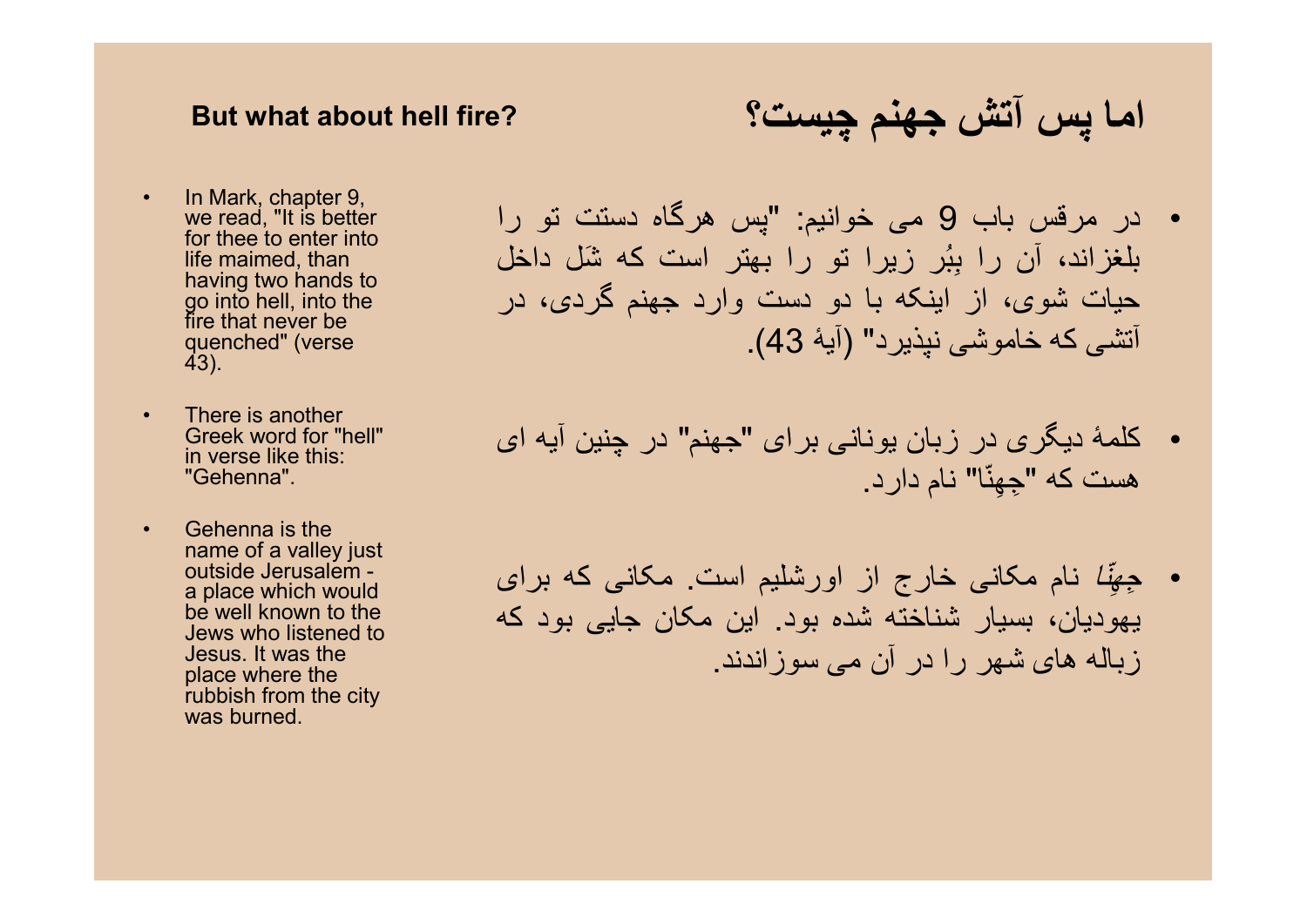#### Gehenna – the valley of fire

جِهِنّا ـــ دَرّه آتش



• عيسی انسانها را از جدا شدن از هر چيز زنده ای که آنها را از خدا دور می کند، آگاه کرده است تا آنها را از مرگ ابدی دور کند.

In times of siege and war, the bodies of the dead were also flung into Gehenna to be burned. It was a place of destruction; and so to "cast into Gehenna" meant to destroy utterly.

Jesus was warning men to cut from their lives those things that tended to lead them away from God, and so avoid the complete destruction of everlasting death.